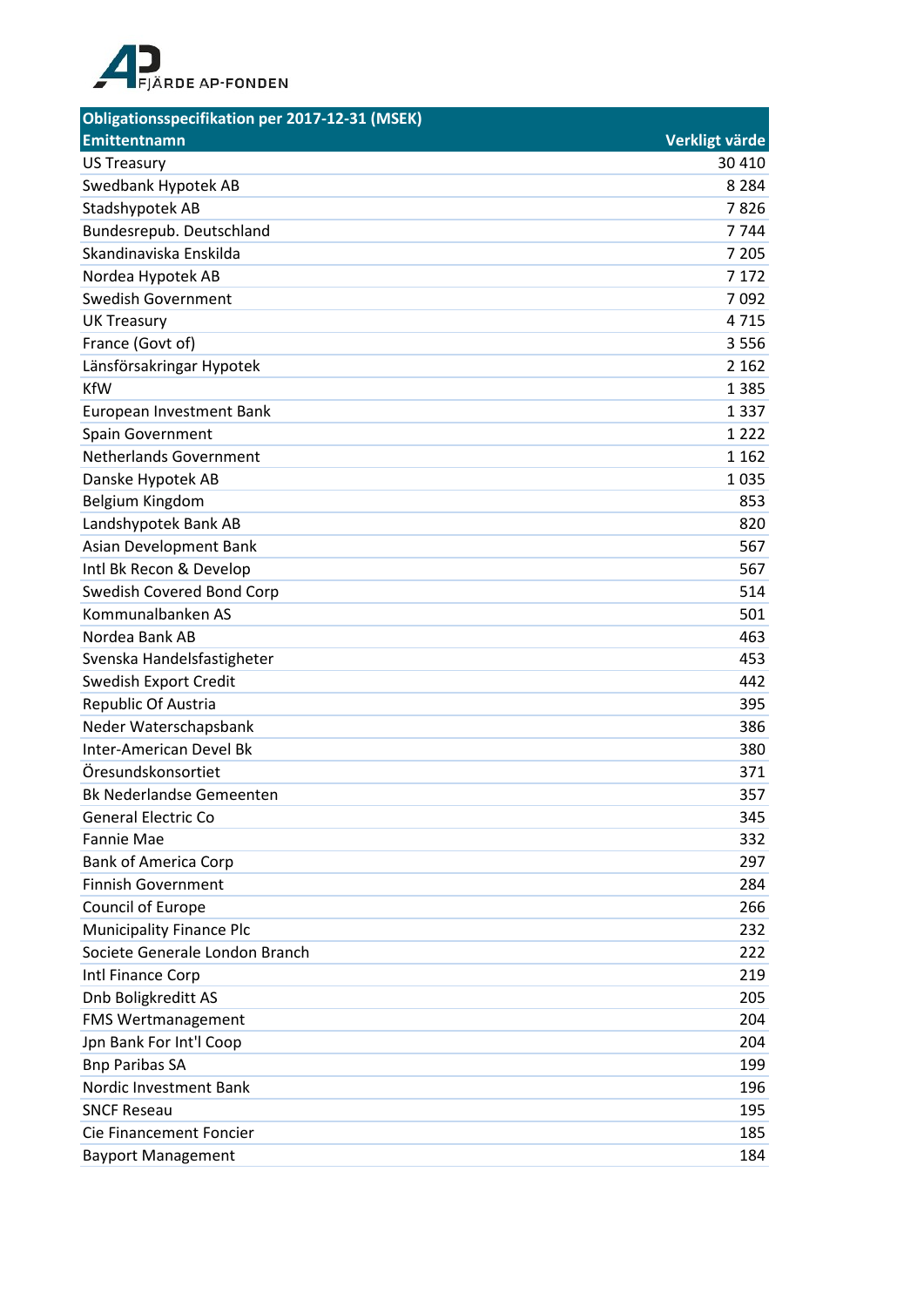

| <b>Obligationsspecifikation per 2017-12-31 (MSEK)</b> |                |
|-------------------------------------------------------|----------------|
| <b>Emittentnamn</b>                                   | Verkligt värde |
| <b>GE Capital UK Funding</b>                          | 180            |
| Securitas AB                                          | 170            |
| Apple Inc                                             | 166            |
| Neder Financierings-Maat                              | 164            |
| Nrw.Bank                                              | 163            |
| Aareal Bank AG                                        | 163            |
| Sparebank 1 Boligkreditt                              | 162            |
| Swedbank AB                                           | 160            |
| BPCE SFH - Societe De Fi                              | 159            |
| JPMorgan Chase & Co                                   | 148            |
| Region of ile de France                               | 148            |
| <b>HSBC Holdings PLC</b>                              | 137            |
| AT&T Inc                                              | 137            |
| Svenska Handelsbanken AB                              | 135            |
| Credit Agricole Home Loan Sfh                         | 133            |
| Lloyds Bank Plc                                       | 132            |
| <b>Goldman Sachs Group Inc</b>                        | 130            |
| Intesa Sanpaolo SPA                                   | 128            |
| Japan Fin org Municipal                               | 123            |
| Kommuninvest i Sverige                                | 122            |
| <b>European Union</b>                                 | 118            |
| Scania CV AB                                          | 114            |
| Volkswagen Intl Fin NV                                | 110            |
| <b>ABN Amro Bank NV</b>                               | 110            |
| <b>HSBC USA Inc</b>                                   | 108            |
| <b>Ubs Group Funding Switzerland</b>                  | 107            |
| Export-Import Bk Korea                                | 107            |
| Visa Inc                                              | 105            |
| Santander UK Plc                                      | 104            |
| Deutsche Bahn Finance BV                              | 103            |
| Cooperatieve Rabobank Ua                              | 101            |
| Kommunekredit                                         | 98             |
| Electricite de France SA                              | 96             |
| Berkshire Hathaway Inc                                | 95             |
| Nationwide Bldg Society                               | 83             |
| Banco Bilbao Vizcaya Arg                              | 83             |
| <b>Bank of New York Mellon</b>                        | 82             |
| VW Credit Inc                                         | 82             |
| Landwirtsch. Rentenbank                               | 82             |
| Norddeutsche Landesbank                               | 82             |
| Caisse D'Amort Dette Soc                              | 81             |
| Ontario (Province of)                                 | 81             |
| Toronto-Dominion Bank/The                             | 81             |
| Temasek Financial (I) Ltd                             | 74             |
| Cred Suis GP Fun Ltd                                  | 71             |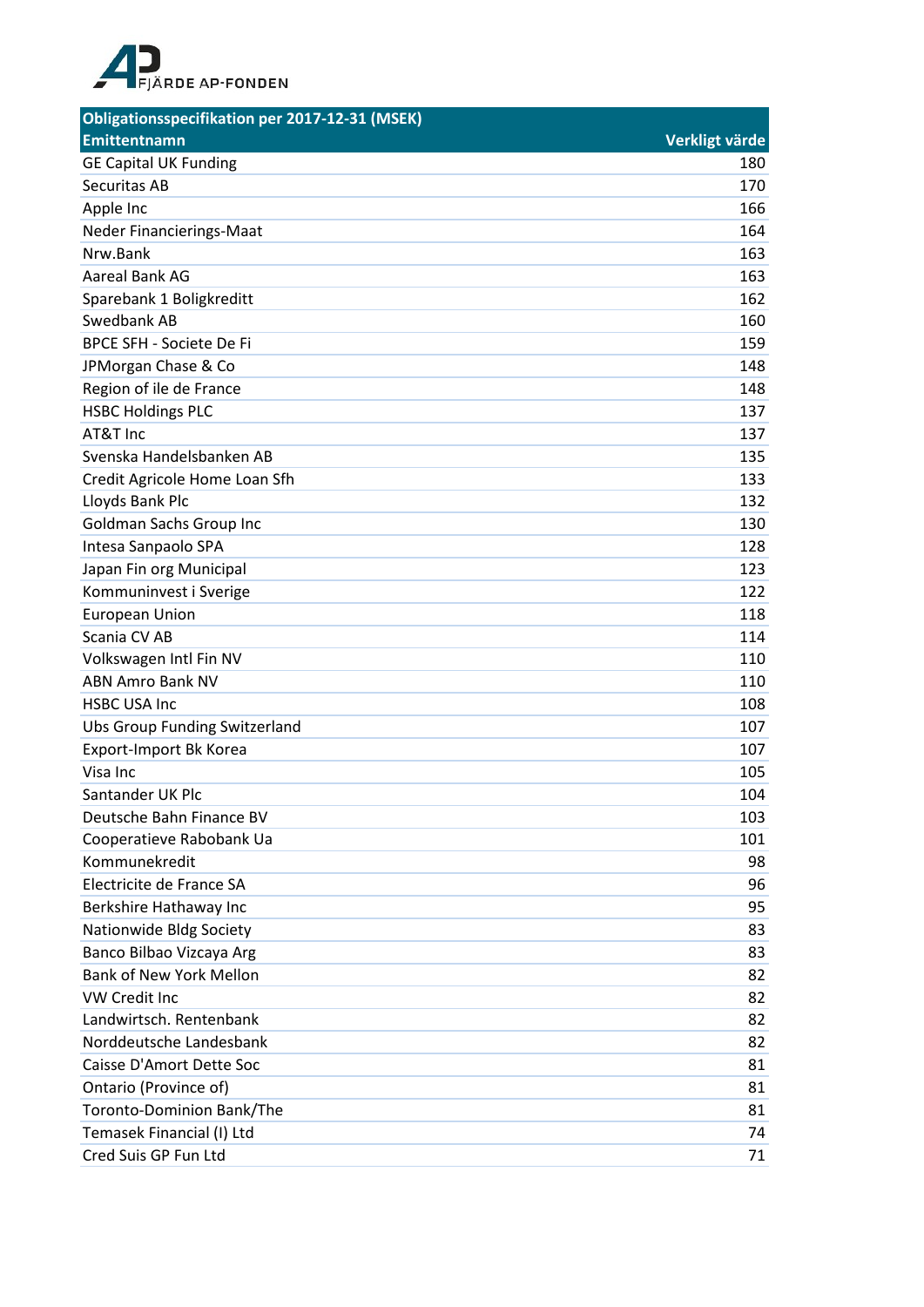

| <b>Obligationsspecifikation per 2017-12-31 (MSEK)</b> |                |
|-------------------------------------------------------|----------------|
| <b>Emittentnamn</b>                                   | Verkligt värde |
| Corp Andina De Fomento                                | 71             |
| OP Corporate Bank Plc                                 | 70             |
| <b>Tennet Holding BV</b>                              | 66             |
| Vodafone Group Plc                                    | 57             |
| Innogy Finance BV                                     | 54             |
| Rodamco Sverige AB                                    | 51             |
| Met Life Glob Funding I                               | 51             |
| <b>TVO</b>                                            | 51             |
| Telia Co AB                                           | 51             |
| Lundbergföretagen AB                                  | 50             |
| <b>Alliander NV</b>                                   | 50             |
| Suomen Hypoteekkiyhdisty                              | 49             |
| <b>Telefonica Emisiones SAU</b>                       | 48             |
| Anheuser-Busch Companies Inc                          | 47             |
| Novartis Capital Corp                                 | 47             |
| <b>Verizon Communications Inc</b>                     | 45             |
| <b>NVIDIA Corp</b>                                    | 45             |
| <b>Commonwealth Bank Aust</b>                         | 43             |
| <b>Euro Stability Mechanism</b>                       | 43             |
| Nasdaq OMX Group Inc/The                              | 42             |
| <b>GE Capital Intl Funding</b>                        | 42             |
| AP Moeller-Maersk A/S                                 | 41             |
| <b>Bear Stearns Cos LLC</b>                           | 41             |
| Microsoft Corp                                        | 41             |
| Morgan Stanley                                        | 41             |
| Citigroup Inc                                         | 41             |
| <b>Telenor ASA</b>                                    | 41             |
| <b>Aviation Capital Group</b>                         | 41             |
| <b>BPCE SA</b>                                        | 41             |
| <b>Unilever Capital Corp</b>                          | 40             |
| Nike Inc                                              | 40             |
| QBE Insurance Group Ltd                               | 40             |
| <b>BMW US Capital LLC</b>                             | 40             |
| National Australia Bank                               | 38             |
| <b>Pernod Ricard SA</b>                               | 35             |
| Daimler Intl Finance BV                               | 34             |
| Freddie Mac                                           | 34             |
| <b>Dominion Resources Inc</b>                         | 33             |
| Korea Development Bank                                | 33             |
| <b>Rockwell Collins Inc</b>                           | 29             |
| Royal Bank of Canada                                  | 29             |
| Berkshire Hathaway Fin                                | 27             |
| Pepsico Inc                                           | 24             |
| Astrazeneca Plc                                       | 22             |
| <b>HSBC France</b>                                    | 20             |
| Unibail-Rodamco SE                                    | 20             |
| Mitsubishi Ufj Financial Group                        | 17             |